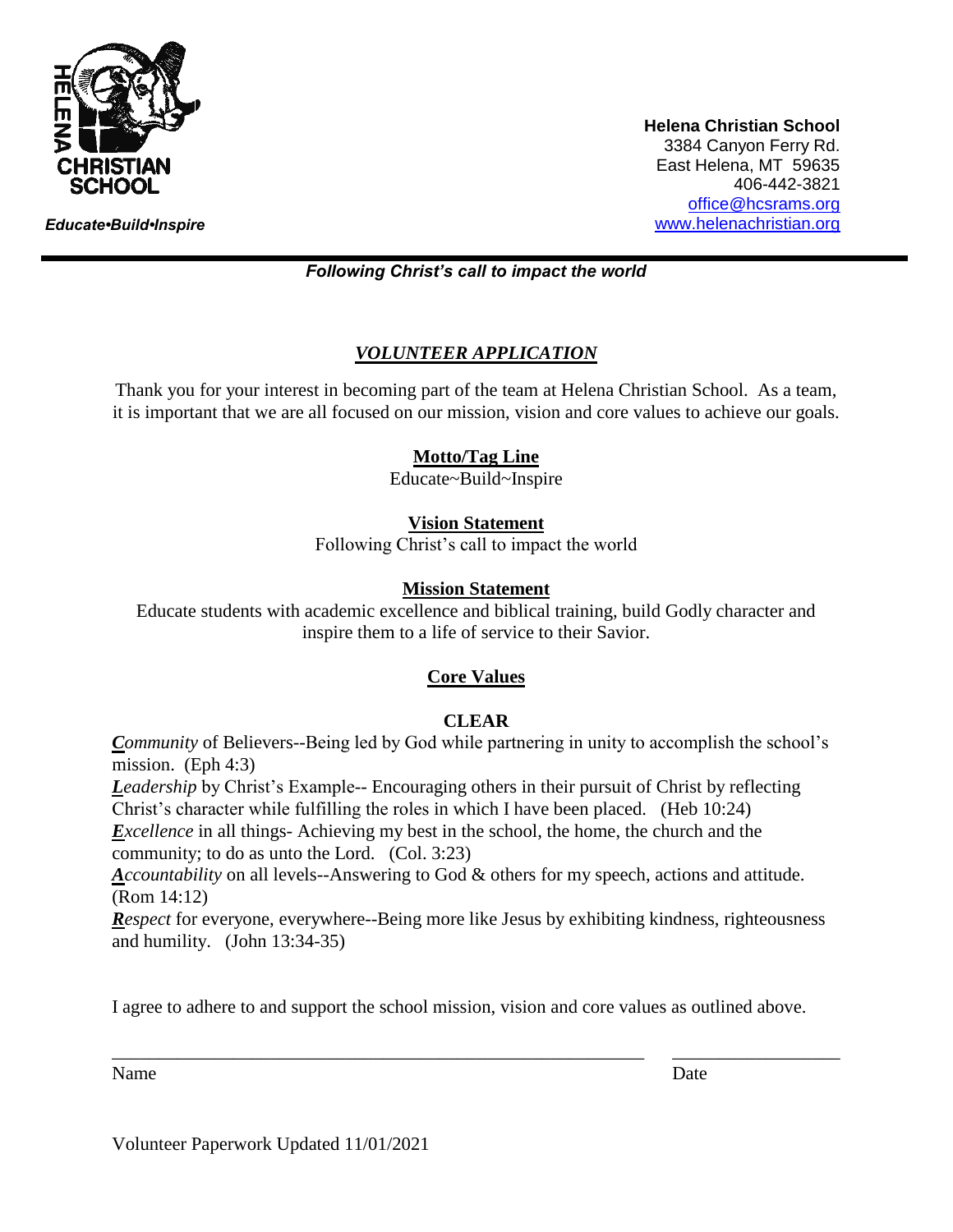# *VOLUNTEER APPLICATION*

|                                                                                          | Phone: $\frac{1}{\sqrt{1-\frac{1}{2}}\sqrt{1-\frac{1}{2}}\sqrt{1-\frac{1}{2}}\sqrt{1-\frac{1}{2}}\sqrt{1-\frac{1}{2}}\sqrt{1-\frac{1}{2}}\sqrt{1-\frac{1}{2}}\sqrt{1-\frac{1}{2}}\sqrt{1-\frac{1}{2}}\sqrt{1-\frac{1}{2}}\sqrt{1-\frac{1}{2}}\sqrt{1-\frac{1}{2}}\sqrt{1-\frac{1}{2}}\sqrt{1-\frac{1}{2}}\sqrt{1-\frac{1}{2}}\sqrt{1-\frac{1}{2}}\sqrt{1-\frac{1}{2}}\sqrt{1-\frac{1}{2}}\sqrt{1-\frac{1}{2$ |
|------------------------------------------------------------------------------------------|--------------------------------------------------------------------------------------------------------------------------------------------------------------------------------------------------------------------------------------------------------------------------------------------------------------------------------------------------------------------------------------------------------------|
|                                                                                          |                                                                                                                                                                                                                                                                                                                                                                                                              |
|                                                                                          |                                                                                                                                                                                                                                                                                                                                                                                                              |
| Are you born again?                                                                      |                                                                                                                                                                                                                                                                                                                                                                                                              |
|                                                                                          |                                                                                                                                                                                                                                                                                                                                                                                                              |
| Have you ever been convicted for any crime, including sex related or child abuse related |                                                                                                                                                                                                                                                                                                                                                                                                              |
|                                                                                          |                                                                                                                                                                                                                                                                                                                                                                                                              |
| If yes, explain: $\Box$                                                                  |                                                                                                                                                                                                                                                                                                                                                                                                              |
| ,我们也不能会在这里,我们的人们就会在这里,我们也不会在这里,我们也不会在这里,我们也不会在这里,我们也不会在这里,我们也不会在这里,我们也不会在这里,我们也不         |                                                                                                                                                                                                                                                                                                                                                                                                              |
|                                                                                          |                                                                                                                                                                                                                                                                                                                                                                                                              |
|                                                                                          |                                                                                                                                                                                                                                                                                                                                                                                                              |
| Will you uphold us in reference to morals, dress and Christian conduct?                  |                                                                                                                                                                                                                                                                                                                                                                                                              |
|                                                                                          |                                                                                                                                                                                                                                                                                                                                                                                                              |
|                                                                                          |                                                                                                                                                                                                                                                                                                                                                                                                              |

\_\_\_\_\_\_\_\_\_\_\_\_\_\_\_\_\_\_\_\_\_\_\_\_\_\_\_\_\_\_\_\_\_\_\_\_\_\_\_\_\_\_\_\_\_\_\_\_\_\_\_\_\_\_\_\_\_\_\_\_\_\_\_\_\_\_\_\_\_\_\_\_\_\_\_\_\_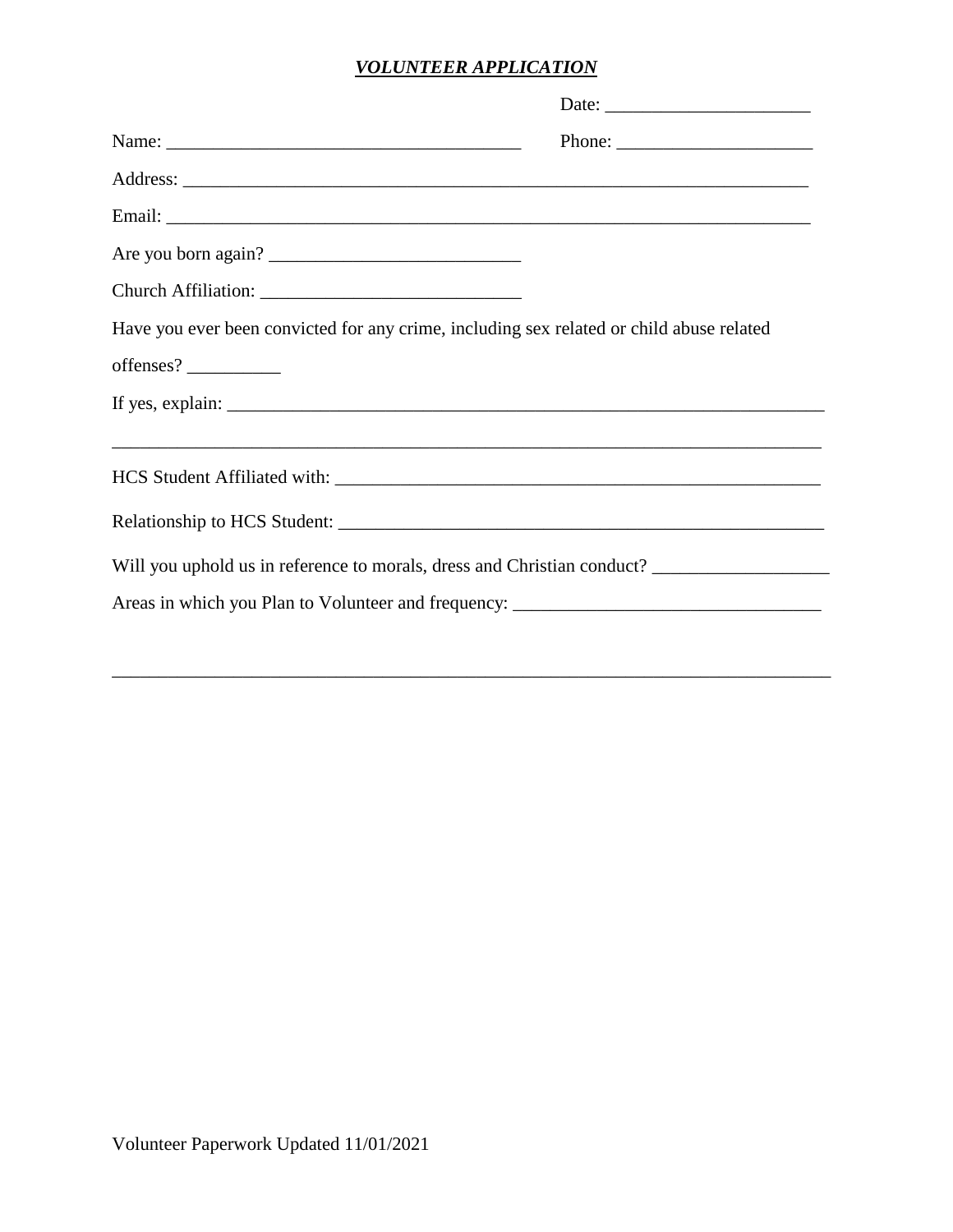# Dear Volunteer: (PLEASE MAKE A COPY OF THIS PAGE FOR YOUR REFERENCE)

Thank you for taking the time to volunteer. HCS is very grateful for all your help. The role of a volunteer is an important one, and while enjoyable, requires accepting certain responsibilities. These guidelines help ensure that school sponsored events result in safe and rewarding experiences for all participants.

Becoming a volunteer requires that a volunteer application on file with the office and a current background check completed before chaperoning an event.

If you have any questions, please ask a teacher.

We do have a few guidelines for our volunteers:

- 1. Please leave your other children at home. The students assigned to your group will need your full attention.
- 2. Familiarize yourself with the general instructions given to the students prior to the event and enforce these instructions throughout the event.
- 3. Teachers reserve the right to assign and/or reassign students to groups.
- 4. The students in your assigned group are your responsibility. Know exactly how many students are in your group and learn their names and faces. Be sure that all are present before moving from one place to another.
- 5. Always be safety conscious. You are responsible for the continuous monitoring of your group's activities and whereabouts.
- 6. Be on time for designated meeting places and departure.
- 7. Keep your assigned group of students with you throughout the event, including time on the bus. Never allow individuals to leave the group, except in emergencies and then only with a partner.
- 8. You have the authority to enforce the rules and appropriate behavior for all students, even those not in your assigned group. The responsibilities for assigning consequences or using physical restraint rest with the school staff. Report any major and/or continued infractions to the teacher as soon as possible.
- 9. For the protection of both students and volunteers, do not place yourself in situations in which you are alone with a student.
- 10. Please do not purchase items or provide opportunities that are not offered to all students in the class or preapproved by the teacher.
- 11. Sensitive information you may learn about a student's abilities, relationships, or background must be kept confidential.
- 12. To ensure that you are able to devote your full attention to the important responsibilities of chaperoning, restrict cell phone use to emergencies only.
- 13. Please be aware that some students have photo restrictions; this means their parents have formally requested they not be photographed at school or school activities. If you take photos, verify that students you photograph do not have photo restrictions; teachers have this information. Do not post photos of students on your personal social media.

If you have questions about any aspect of the event or the expectations of volunteers, please ask for assistance from the teacher or staff member in charge. We hope you enjoy your experience.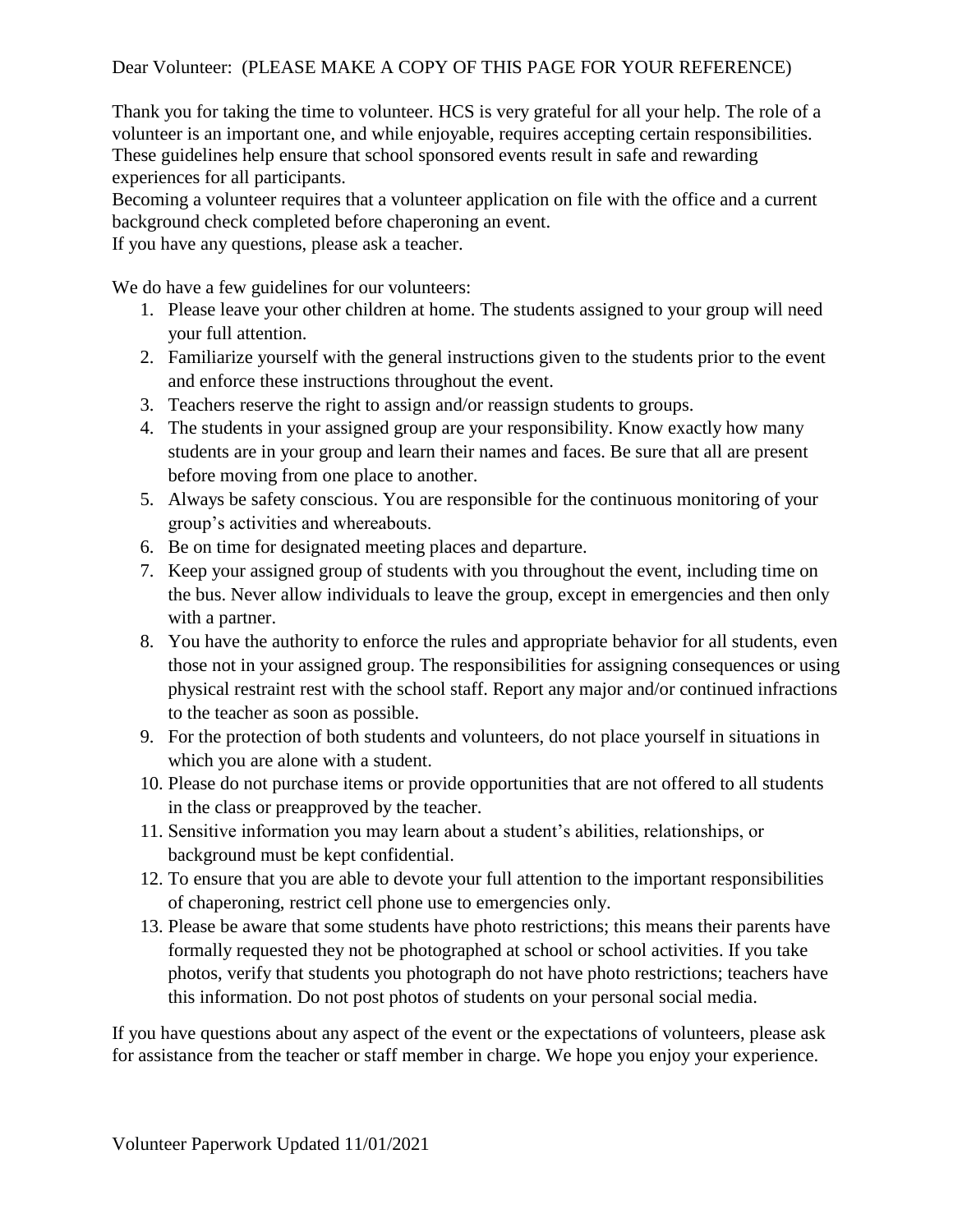# **Philosophy of Christian Education**

The Christian Philosophy of Education is unique when contrasted to all other philosophies. Most educational philosophies place man at the center with a decidedly humanistic theme. The Christian school philosophy places God at the center and seeks to view life in every dimension from God's perspective. God is the Creator of all things. "In Him we live, move and haveour being" (Acts 17:28)

We believe that God is the Creator of all things and is the author of all truth, and that all truth and life are traceable back to God. Hence the educational process must never remove the author of knowledge.

We believe that the Bible is very explicit in its establishment of the family unit. We further believe that parents are responsible to "bring up their children the fear and admonition of the Lord" (Eph. 6:4). It is our desire to assist parents in their God-given responsibilities to train their children. For the school to truly function in this capacity there must be continuous communication between the school and home in order that each student mayreceive maximum benefit.

We believe that man was created in God's own image but has had that image tainted through the sin of Adam. Man is basically sinful and needs to be re-born into a right relationship with God. We believe our primary goal through instruction and counsel is twofold: to provide a positive atmospherewhere academic excellence is expected and where Christ-centered growth is encouraged.

In keeping with these convictions, the educational program at Helena Christian seeks to keep Christ central. This, we believe, is accomplished by following guidelines set down for us in the Word and through the living revelation of His Son "in Whom are hidden all the treasures of wisdom and knowledge" (Col. 2:3).

We further believe that this Biblio-centric view should extend to all areas of the student's educational experience; therefore, every attempt is made to integrate the principles of faith and learning so that each child will truly develop a Christian world-view and will live a life that brings glory and honor to God.

I agree to adhere to the principals of the Philosophy of Christian Education as outlined above.

\_\_\_\_\_\_\_\_\_\_\_\_\_\_\_\_\_\_\_\_\_\_\_\_\_\_\_\_\_\_\_\_\_\_\_\_\_\_\_\_\_\_\_\_\_\_\_\_\_\_\_\_\_ \_\_\_\_\_\_\_\_\_\_\_\_\_\_\_\_\_\_

Name Date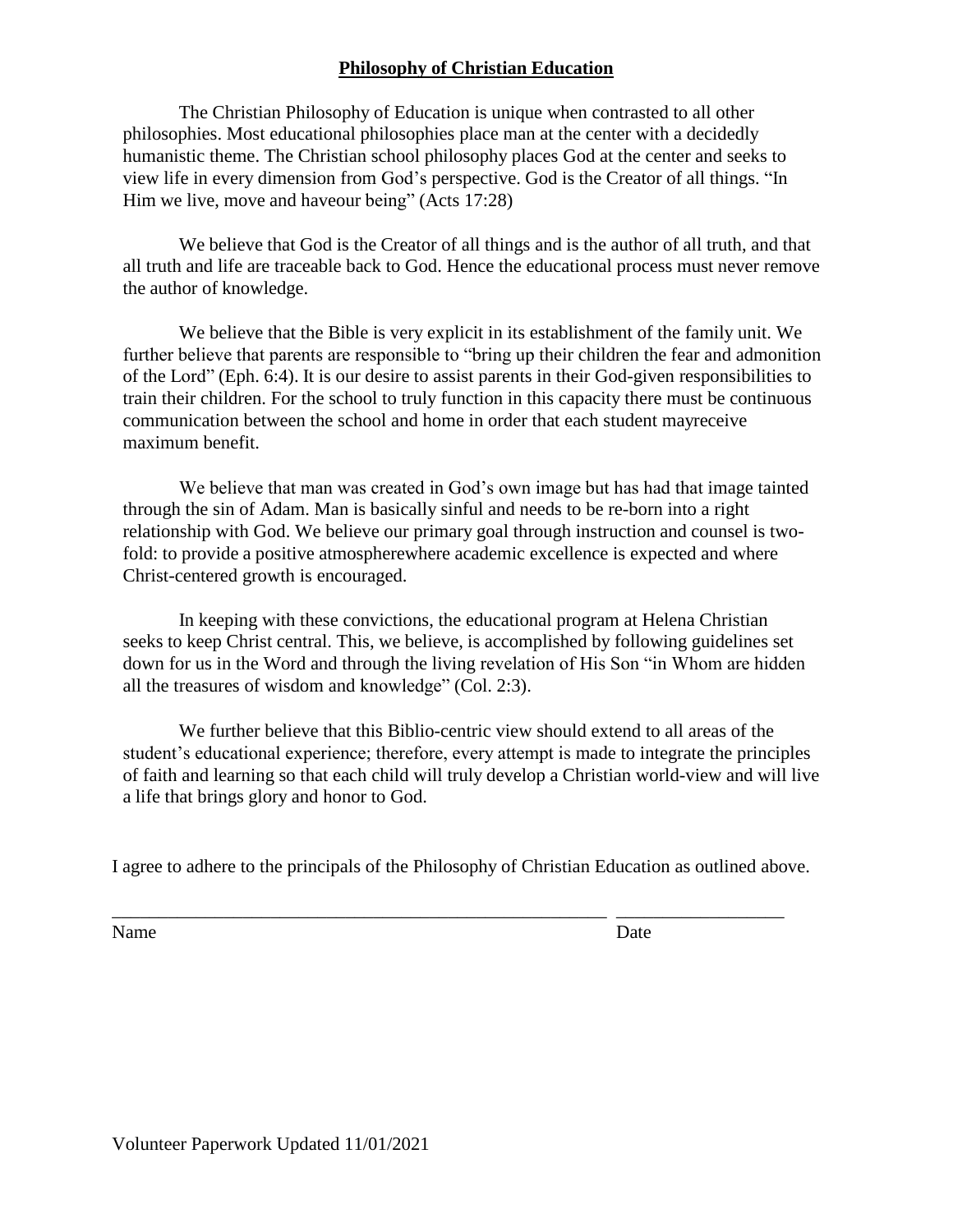# **Helena Christian School Statement of Faith**

- 1. We believe the Bible to be the inspired, the only infallible, authoritative, inerrant Word of God (2 Timothy 3:16, 2 Peter 1:21).
- 2. We believe there is one God, eternally existent in three persons-Father, Son, and Holy Spirit (Genesis 1:1, Matthew 28:19, John 10:30).
- 3. We believe in the deity of Christ (John 10:33), His virgin birth (Isaiah 7:14, Matthew 1:23, Luke 1:35), His sinless life (Hebrews 4: 15, 7:26), His miracles (John 2:11), His vicarious and atoning death (1 Corinthians 15:3, Ephesians 1:7, Hebrews 2:9), His Resurrection (John 11:25, 1 Corinthians 15:4), His Ascension to the right hand of God (Mark 16:19), His personal return in power and glory (Acts 1:11, Revelation 19:11).
- 4. We believe in the absolute necessity of regeneration by the Holy Spirit for salvation because of the exceeding sinfulness of human nature, and that men are justified on the single ground of faith in the shed blood of Christ, and that only by God's grace and through faith alone are we saved (John 3:16–19, 5:24; Romans 3:23, 5:8–9; Ephesians 2:8–10; Titus 3:5).
- 5. We believe in the resurrection of both the saved and the lost; they that are saved unto the resurrection of life, and they that are lost unto the resurrection of condemnation (John 5:28–29).
- 6. We believe in the spiritual unity of believers in our Lord Jesus Christ (Romans 8:9, 1 Corinthians 12:12–13, Galatians 3:26–28).
- 7. We believe in the present ministry of the Holy Spirit by whose indwelling the Christian is enabled to live a godly life (Romans 8:13–14; 1 Corinthians 3:16, 6:19–20; Ephesians 4:30, 5:18).
- 8. We believe that the term *marriage* has only one meaning: the uniting of one man and one woman in a single, exclusive union, as delineated in Scripture (Genesis 2:18–25). We believe that God intends sexual intimacy to occur only between a man and a woman who are married to each other (1 Corinthians 6:18, 7:2–5; Hebrews 13:4). We believe that God's command is that there be no sexual intimacy outside of or apart from marriage between a man and a woman.
- 9. We believe that God wonderfully foreordained and immutably created each person as either male or female in conformity with their biological sex. These two distinct yet complementary genders together reflect the image and nature of God (Genesis 1:26–27).

Our Statement of Faith is not exhaustive of all of our beliefs. The Bible, as the inspired and infallible Word of God, speaks with absolute authority regarding the proper conduct of mankind and is the unchanging foundation for all belief and behavior. The HCS Board of Directors holds final interpretive authority on biblical meaning and application with regard to faith, doctrine, policy, practice, and discipline.

Could you wholeheartedly defend this statement of faith? \_\_\_\_\_\_\_\_\_\_\_\_\_\_\_\_\_\_\_\_\_\_\_\_

Signature\_\_\_\_\_\_\_\_\_\_\_\_\_\_\_\_\_\_\_\_\_\_\_\_\_\_\_\_\_\_\_\_\_\_\_\_ Date: \_\_\_\_\_\_\_\_\_\_\_\_\_\_\_\_\_\_\_\_\_

Volunteer Paperwork Updated 11/01/2021